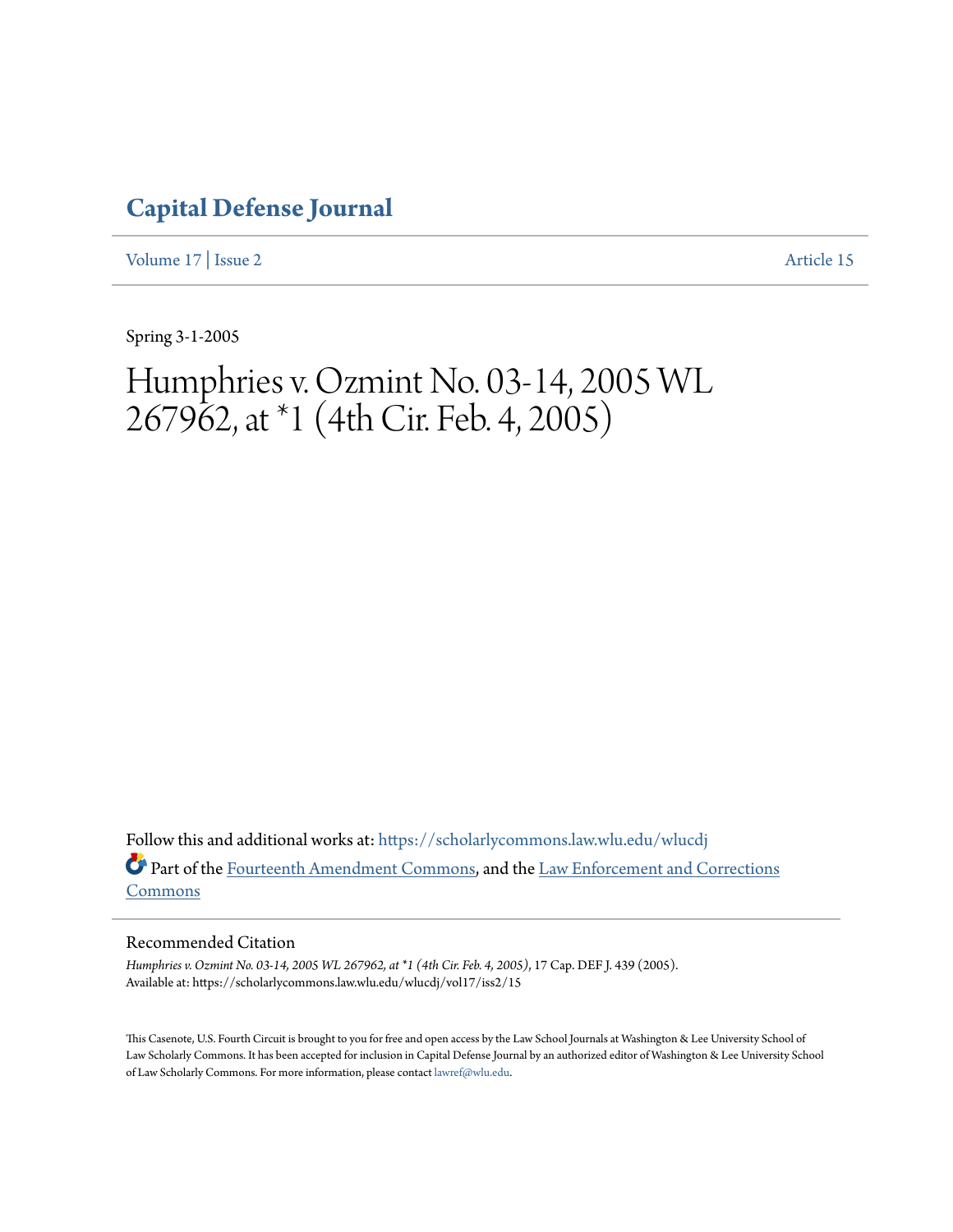### **Humphries v. Ozmint No. 03-14, 2005 WL 267962, at \*1 (4th Cir. Feb. 4, 2005)**

#### *I. Facts*

On December 31, 1993, Shawn Paul Humphries and Eddie Blackwell stole a gun and spent the night driving around and drinking. Early the next morning, the two young men entered the South Carolina convenience store in which Donna Brashier and Dickie Smith were working. Humphries revealed the stolen gun and demanded money from Smith, the owner, who was working behind the store's counter. Smith reached for a weapon under the counter, and Humphries reacted by firing a single shot that struck Smith in the head and killed him. Leaving Blackwell behind, Humphries immediately fled the scene. Blackwell remained in the store, where the police arrested him, and Humphries was apprehended later that day.<sup>1</sup>

A South Carolina jury convicted Humphries of murder, attempted robbery, possession of a firearm during the commission of a violent crime, and criminal conspiracy. During the sentencing phase, the State offered the evidence from the guilt phase, additional testimony describing Smith's positive characteristics and community contributions, crime scene photographs, and Humphries's criminal record.3 The defense sought to establish various mitigating factors, including Humphries's lack of a significant history of violent crime, the abuse the defendant endured throughout his childhood, and his positive personal attributes.4

During closing argument, the prosecutor listed four elements for the jury to consider in determining the appropriate punishment: the aggravating evidence, the character of the defendant, mitigating evidence, and the uniqueness of the victim.5 After discussing the evidence to prove aggravation, the prosecutor related in detail Humphries's troubled past, beginning with his first criminal offense at age thirteen.<sup>6</sup> He further argued that the defense was unable to produce any mitigating evidence and then subsequently turned his attention to

Humphries v. Ozmint, No. 03-14, 2005 WL 267962, at \*1-\*2 (4th Cir. Feb. 4, 2005) (citing State v. Humphries, 479 S.E.2d *52,* 53 (S.C. 1996)).

<sup>2.</sup> *Id.* at \*2.

<sup>3.</sup> *Id.*

*<sup>4.</sup> Id.*

<sup>5.</sup> *Id.* at \*4.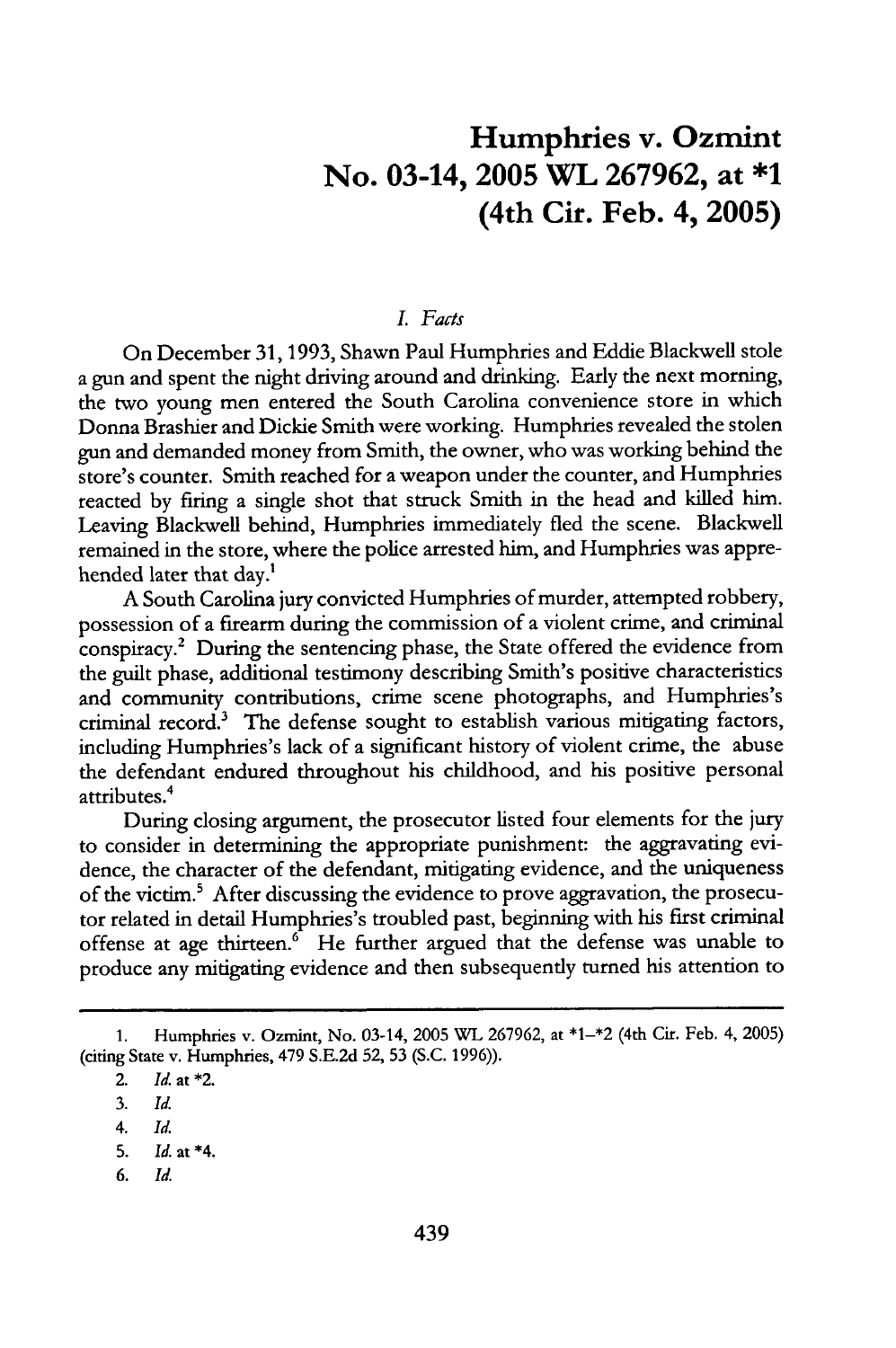the character of the victim.<sup>7</sup> In recounting Smith's uniqueness, the prosecutor provided a biographical chronology in which he compared the lives of the victim and defendant in 1984, 1986, 1988, and 1992. $8$  Specifically, the prosecutor stated:

[I]n 1984 [Smith] met Pat, and they fell in love, and theygot married. That's the same year Shawn Paul Humphries committed two house break-ins at age 13. In 1986 Dickie makes a pretty drastic move. He decides he's going to quit Kemet and go build houses full-time, and he goes out, and he starts building homes in the community he had grown up in. That's the same year Shawn Paul Humphries is up for his second probation violation and sent down to Columbia. Then in 1988, July the 4th, they have a little baby girl named Ashley. ... In 1988 Ashley is bom. That's the same year Shawn Paul Humphries went to jail for two years. And in the spring of 1992, **1** believe, Dickie Smith opens the doors to the MaxSaver, building a business down in that community.<sup>9</sup>

The prosecutor concluded by stating that while the defendant was asking the jury for life, "he gave death."<sup>10</sup>

In response, defense counsel reiterated its case for leniency by summarizing the mitigating factors presented during the penalty hearing.<sup>11</sup> The jury recommended the death penalty, and the trial court sentenced Humphries to death.<sup>12</sup> The trial court also overruled the defense's post-trial motion for a new trial, a motion in which Humphries belatedly objected to the State's comparison of Smith and Humphries during closing argument.<sup>13</sup>

On direct appeal, the state supreme court affirmed the convictions and death sentence, and the United States Supreme Court denied certiorari.<sup>14</sup> Thereafter, Humphries applied for postconviction relief, contending, inter alia, that the State violated *Payne v. Tennessee5* by comparing the defendant to the victim during its closing argument and that defense counsel's failure to object to this comparison amounted to a denial of effective assistance of counsel.<sup>16</sup> The state habeas court, however, rejected the Humphries's application for postconviction relief,

15. **501** U.S. 808 (1991).

16. *Humpbries,* 2005 WL 267962, at \*7-\*8; *see* Payne v. Tennessee, 501 U.S. 808, 825 (1991) (cautioning that "[i]n the event that evidence is introduced that is so unduly prejudicial that it renders the trial fundamentally unfair, the Due Process Clause of the Fourteenth Amendment provides a mechanism for relief').

*<sup>7.</sup> Humpbries,* 2005 WL 267962, at \*4-\*5.

**<sup>8.</sup>** *Id.*

<sup>9.</sup> *Id.*

**<sup>10.</sup>** *Id.* at **\*7.**

<sup>11.</sup> *Id.*

<sup>12.</sup> *Id.* at **\*6.**

<sup>13.</sup> *Humphries,* 2005 WL 267962, at **\*7.**

<sup>14.</sup> *Id.; see* Humphries v. South Carolina, 520 U.S. 1268, 1268 (1997) (denying certiorari).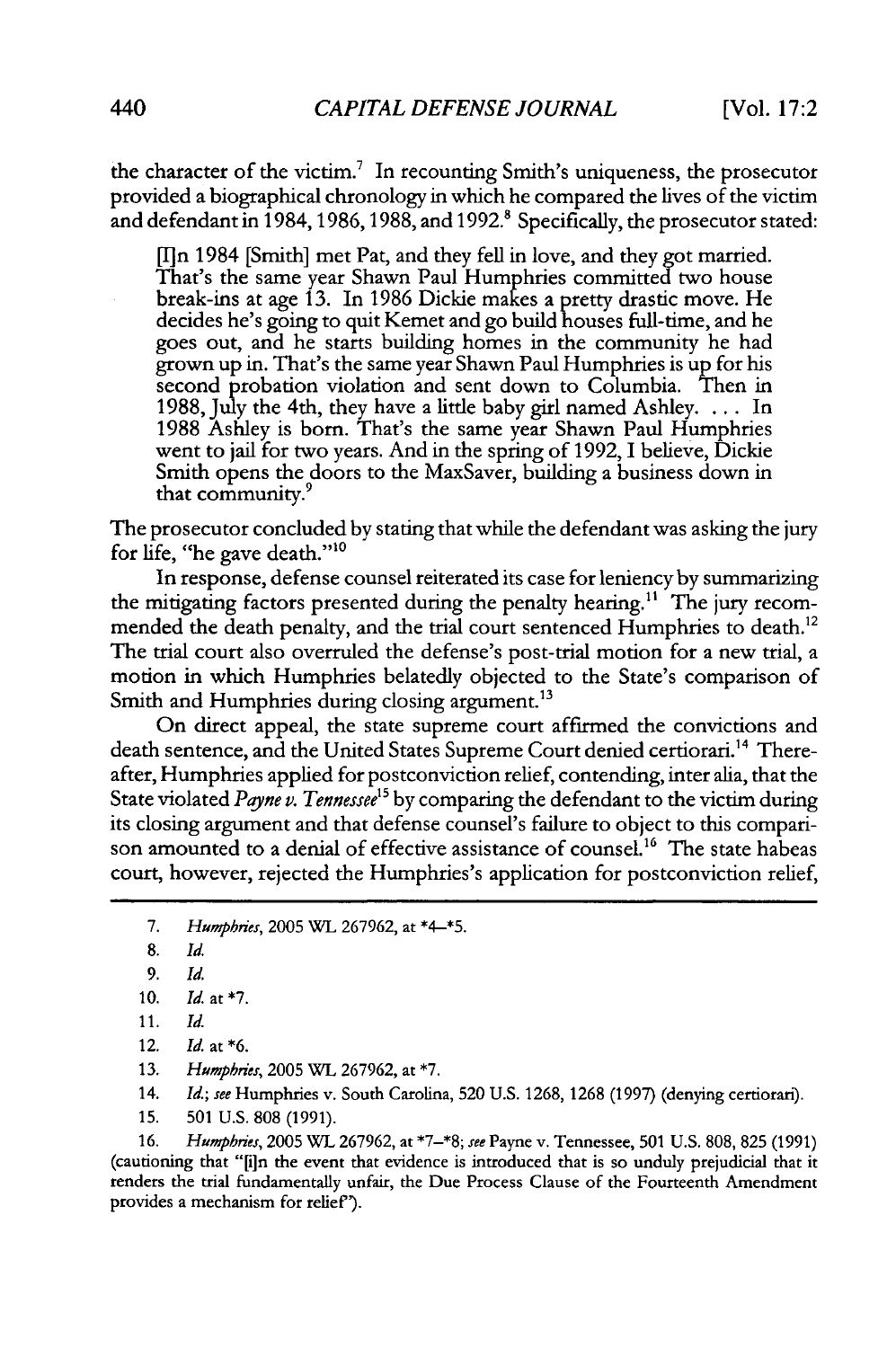and the Supreme Court of South Carolina affirmed.<sup>17</sup> Humphries then sought federal habeas corpus relief.<sup>18</sup> The United States District Court for the District of South Carolina dismissed the petition by granting the State's motion for summary judgment but granted Humphries a certificate of appealability.<sup>19</sup> A divided panel of the United States Court of Appeals for the Fourth Circuit vacated the death sentence and remanded the case with instructions to issue the writ solely for the purpose of resentencing.<sup>20</sup> The State, however, petitioned for rehearing, and the Fourth Circuit voted to rehear the case en banc.<sup>2</sup>

#### *II. Holding*

Sitting en banc, the Fourth Circuit rejected the panel's earlier decision to reverse Humphries's death sentence and, instead, affirmed the district court's judgment.<sup>22</sup> Reviewing the state court's decision under the standard set forth in 28 U.S.C. **§** 2254(d), the Fourth Circuit held that the state court was correct in finding that the prosecution did not violate *Payne* by comparing the victim to the defendant to support its case for the death penalty.<sup>23</sup> Therefore, defense counsel were not ineffective for failing to object to the State's closing argument.<sup>24</sup> Furthermore, the court rejected Humphries's claim that the State's failure to notify the defense of its intention to use victim-impact evidence at sentencing violated his right to due process under the Fourteenth Amendment.<sup>25</sup>

#### *III. Anaysis*

#### *A. Standard of Review*

Because the South Carolina courts adjudicated Humphries's claim on the merits and Humphries exhausted his state court remedies, the Fourth Circuit reviewed the state court's decision under 28 U.S.C. § 2254(d)(1).<sup>26</sup> Under § 2254(d)(1), federal courts may only grant a writ of habeas corpus if the state

**18. Id.**

19. *Id.;* see 28 U.S.C. **§** 2253 (2000) (outlining the procedure for issuing a certificate of appealability; part of AEDPA).

20. *Humphries,* 2005 WL 267962, at **\*7.**

21. Id.

22. *Id.* at \*20.

23. *Id.* at \*16; *see* 28 U.S.C. § 2254(d) (2000) (discussing the standard of review for federal courts reviewing a habeas corpus petition on issues of law and also factual issues that the state courts adjudicated on the merits; part of AEDPA).

24. *Humphries,* 2005 WL 267962, at \*16.

25. *Id.* at **\*19.**

26. *Id.* at \*8; *see* 28 U.S.C. **§** 2254(d)(1) (discussing the standard of review for federal courts reviewing a petition for habeas corpus on issues of law that the state courts adjudicated on the merits; part of AEDPA).

<sup>17.</sup> *Iumphries,* 2005 WL 267962, at **\*7.**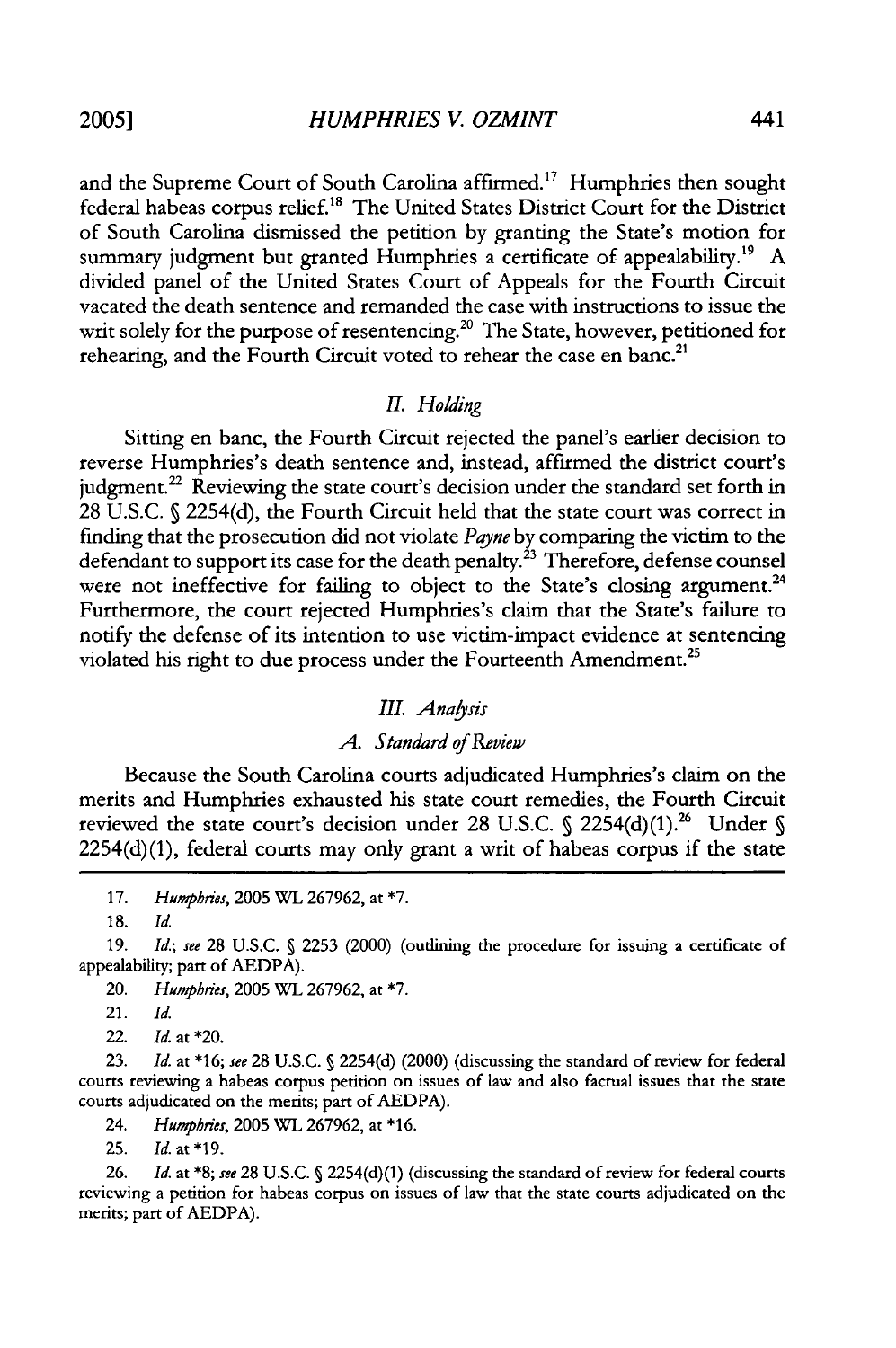court's adjudication of the claim "resulted in a decision that was contrary to, or involved an unreasonable application of, clearly established Federal law, as determined by the Supreme Court of the United States."<sup>27</sup> In *Williams v. Taylor*,<sup>28</sup> the Supreme Court held that

[A] state court's decision is "contrary to" clearly established federal law, as determined by the Supreme Court. **.** . "(1) if the state court applies a rule that contradicts the governing law set forth in [Supreme Court] cases," or (2) "if the state court confronts a set of facts that are materially indistinguishable from a decision of [the Supreme] Court and nevertheless arrives at a result different from [Supreme Court] precedent."<sup>29</sup>

Moreover, in distinguishing an unreasonable application of law from an incorrect one, *Williams* held that a state court decision is unreasonable " 'if the state court identifies the correct governing legal principle from [the Supreme] Court's decisions but unreasonably applies that principle to the facts of the prisoner's case.' **,"30**

#### *B.* Payne *Analysis*

Humphries argued that the prosecutor's closing argument offended the Supreme Court's ruling in *Payne* and that, consequently, defense counsel's failure to object timely to the violation and the resulting prejudice to Humphries amounted to constitutionally ineffective assistance of counsel.<sup>31</sup> In analyzing Humphries's claim, the Fourth Circuit first examined United States Supreme Court precedent regarding victim impact evidence.<sup>32</sup> Contrary to the previous rulings in *Booth v. Maryland*<sup>83</sup> and *South Carolina v. Gathers*,<sup>34</sup> the Supreme Court in *Payne* determined that victim-impact evidence was relevant to the imposition of a death sentence.<sup>35</sup> In overruling its recent precedent, the Supreme Court plainly

34. 490 U.S. **805** (1989).

35. *Humphries,* 2005 WL 267962, at **\*9-\*10;** *see* Booth v. Maryland, 482 U.S. 496, 502-03 (1987) (holding that victim-impact evidence is irrelevant to a determination of whether to impose a death sentence and that its admission risks arbitrary and capricious imposition of the death penalty); South Carolina v. Gathers, 490 U.S. 805, 810-812 (1989) (concluding that both the prosecutor's reading of a religious tract carried by the victim and the prosecutor's description of the victim violated *Booth).*

<sup>27. 28</sup> U.S.C. **§** 2254(d)(1).

<sup>28. 529</sup> U.S. 362 (2000).

<sup>29.</sup> *Humpbries,* 2005 WL 267962, at \*8 (quoting Williams v. Taylor, 529 U.S. 362, 405-06  $(2000)$ ).

<sup>30.</sup> *Id.* (quoting *Wiliams,* 529 U.S. at 413).

<sup>31.</sup> Id.

<sup>32.</sup> Id.

<sup>33. 482</sup> U.S. 496 (1987).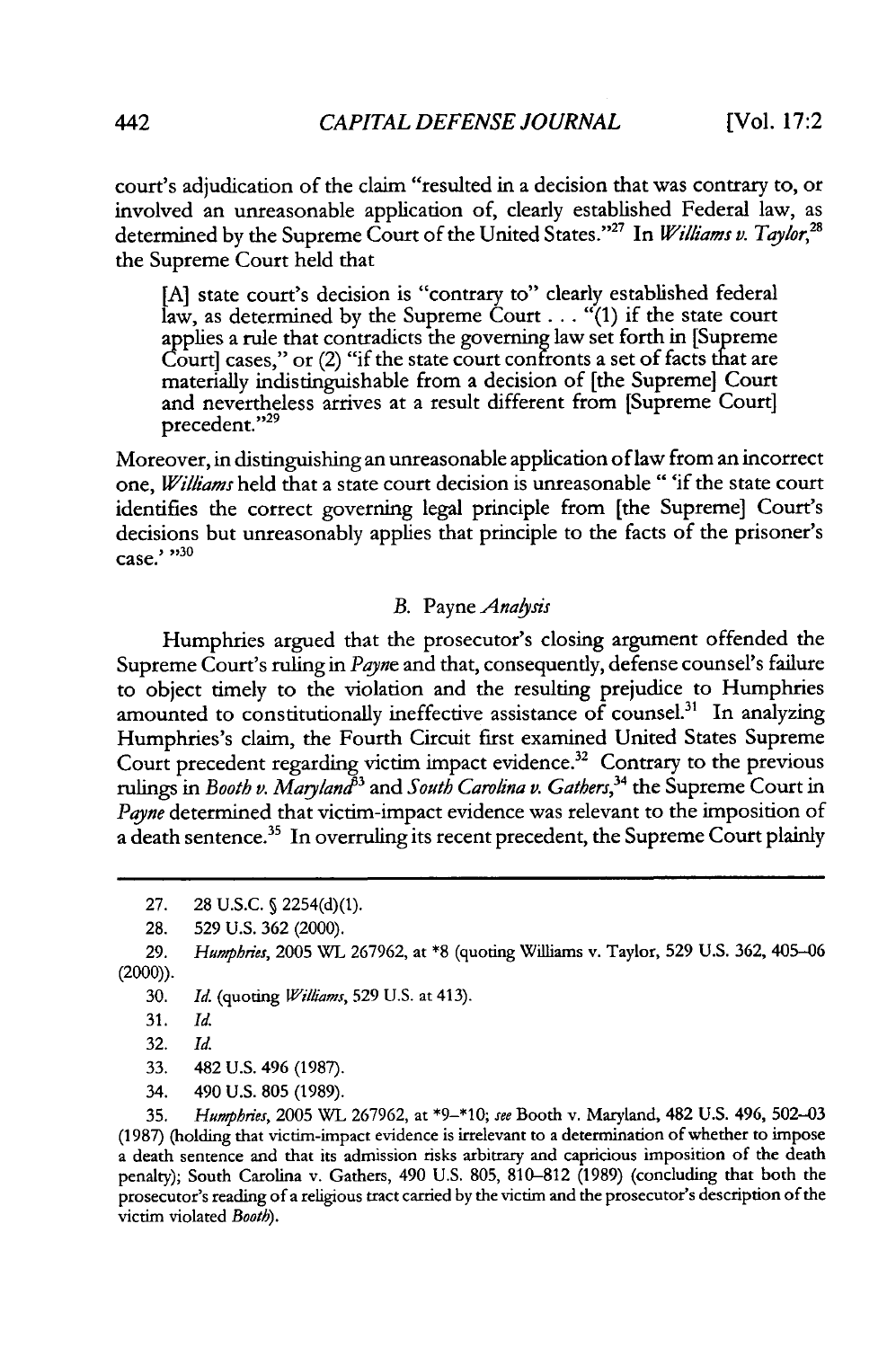stated that "if the State chooses to permit the admission of victim-impact evidence and prosecutorial argument on that subject, the Eighth Amendment erects no *per se* bar."3' 6 However, the Fourth Circuit noted that *"Payne* only allows evidence of the victim's personal characteristics and the harm inflicted upon the victim's family and community."<sup>37</sup> Therefore, the Supreme Court did not disturb its precedent forbidding the admission of victim opinion regarding the crime and appropriate sentence.<sup>38</sup> Lastly, the Supreme Court "cautioned that, '[i]n the event that evidence is introduced that is so unduly prejudicial that it renders the trial fundamentally unfair, the Due Process Clause of the Fourteenth Amendment provides a mechanism for relief.' "39

Because the Supreme Court gave no specific guidelines for the type of victim-impact evidence that would violate a defendant's due process rights, the Fourth Circuit looked to *Payne's* citation to *Darden v. Wainwright*.<sup>40</sup> In determining whether a prosecutor's improper comments rendered the subsequent conviction a denial of due process, *Darden* applied the due process standard used in *Donnely*  $\nu$ . DeChristoforo,<sup>41</sup> in which the Court examined an alleged due process violation by considering the challenged conduct in relation to the proceeding as a whole.<sup>4</sup> Applying both *Darden and DeChristoforo,* the Fourth Circuit determined that the analysis of Humphries's due process claim, which was premised on unfair prosecutorial conduct, required the examination of several factors.<sup>43</sup>

Explaining its conclusion that the Supreme Court of South Carolina reasonably applied *Payne* in ruling that the prosecutor's closing argument did not render the sentencing proceeding fundamentally unfair, the Fourth Circuit first noted that the prosecutor's comments did not center on the alleged comparison between the lives of the victim and defendant.<sup>44</sup> Instead, the victim-

40. *Id.; see* Darden v. Wainwright, 477 U.S. 168, 181 (1986) (stating that a prosecutor's argument is improper if the comments are so unfair as to make the conviction a denial of due process).

41. 416 U.S. 637 (1974).

42. *Hupbries,* 2005 WL 267962, at \*11; *see* Donnelly v. DeChristoforo, 416 U.S. 637, 639 (1974) (considering the due process implications of inappropriate prosecutorial remarks in the context of the entire trial).

43. *Humphries,* 2005 WL 267962, at \*11. The Fourth Circuit listed such factors as "the nature of the prosecutorial misconduct, the extent of the improper conduct, the issuance of curative instructions from the court, any defense conduct inviting the improper prosecutorial response, and the weight of the evidence." *Id.* (citations omitted).

Id. at \*13. Because the Supreme Court of South Carolina on state habeas determined that *Payne* proscribed victim-to-victim comparisons that were not present in *Humphries,* the court determined whether the solicitor's closing argument rendered the penalty phase of the capital trial

<sup>36.</sup> *Payne,* 501 U.S. at 827.

**<sup>37.</sup>** *Humpbries,* 2005 WL **267962,** at \*10.

<sup>38.</sup> *Id.*

<sup>39.</sup> *Id.* (quoting *Payne,* 501 U.S. at 825).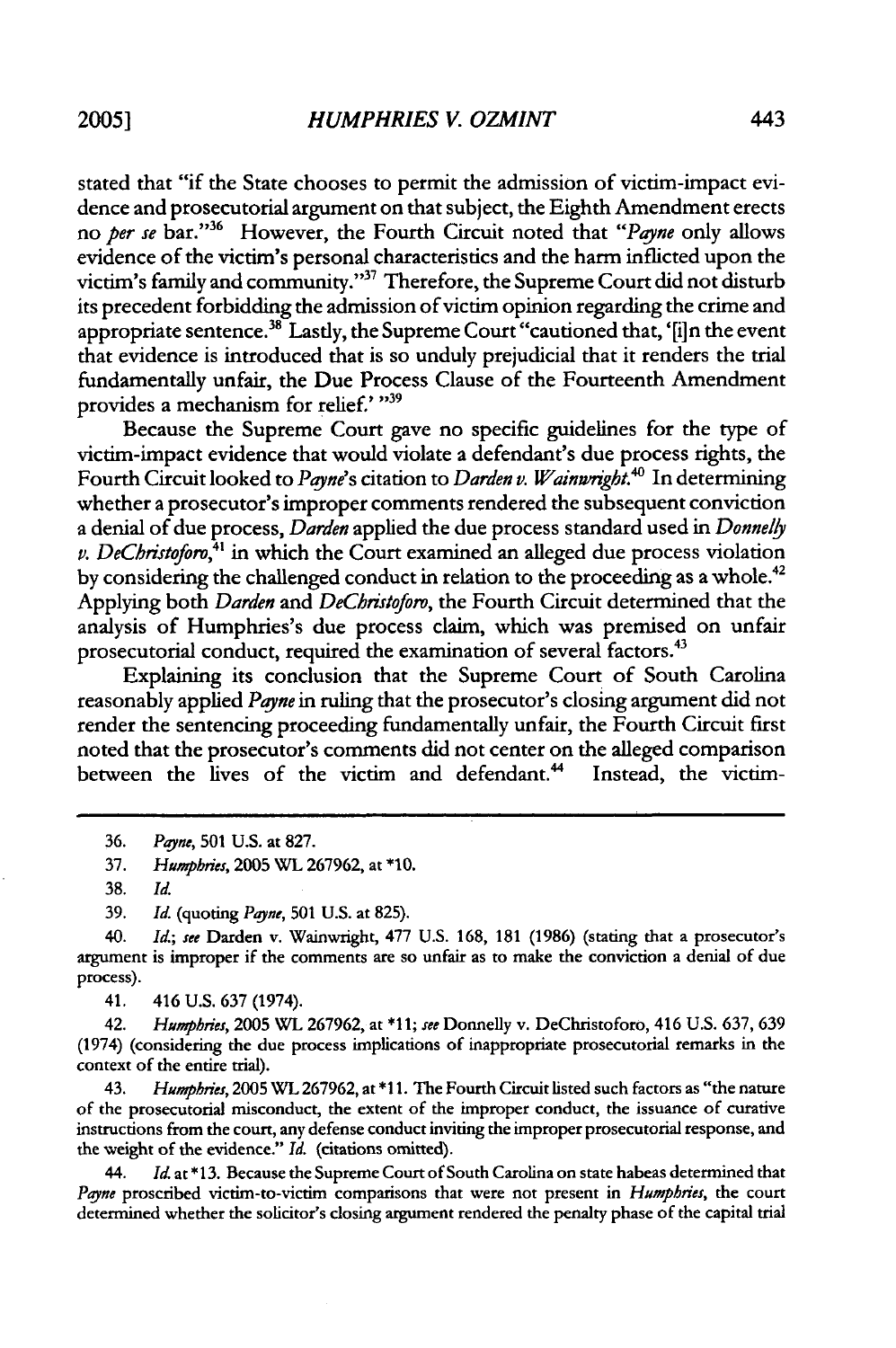impact evidence played only a supporting role to the prosecution's argument that the defendant deserved death based on the aggravating evidence, the defendant's character, and the lack of mitigating evidence.<sup>45</sup> Furthermore, rather than compare the worth of the lives of the victim and defendant as *Payne* prohibits, the victim-impact evidence presented by the solicitor invited a comparison of the life histories of the two men.<sup>46</sup>

Much like the South Carolina court, the Fourth Circuit noted that the prosecution based its closing argument on facts already established throughout the course of the trial.<sup>47</sup> During the sentencing proceeding, both the prosecution and defense presented, without objection, testimony regarding the lives of the victim and defendant.<sup>48</sup> Therefore, the Fourth Circuit concluded that the state court did not unreasonably apply *Payne."9* Regarding the third and fourth reasons for upholding the state court decision, the Fourth Circuit noted that the prosecutor, earlier in the closing argument, had described in great detail the facts of Humphries's life and also that the statements to which Humphries objected only focused the jury's attention on the victim's uniqueness.

As a fifth reason to support its conclusion, the Fourth Circuit posited a harmless error argument.<sup>51</sup> The court emphasized that neither the facts of the case nor the aggravating factor of committing the murder during the commission of an armed robbery were in question.<sup>52</sup> Furthermore, the prosecution countered the mitigating evidence offered by the defendant, and the defense did not contest the victim's uniqueness.<sup>53</sup> Consequently, the court determined that "notwithstanding the solicitor's comparison that Humphries [found] so objectionable, a sentence of death would have resulted."<sup>54</sup>

- 45. *Id.* at \*13.
- 46. *Id.*
- 47. *Id.* at \*14.
- 48. *Id.*
- 49. *Humpbries,* 2005 WL 267962, at \*13-\*14.
- 50. *Id.*
- **51.** *Id.* at **\*15.**
- 52. Id.
- 53. Id.
- 54. Id.

fundamentally unfair. *Id.* at \*12. The state court concluded that the government's closing argument was based on evidence previously introduced at trial, and therefore, the solicitor's comments were not so unduly prejudicial as to violate the petitioner's due process rights. *Id.* Consequendy, Humphries could establish neither that defense counsel was ineffective nor that the alleged ineffectiveness prejudiced the sentencing outcome. *Id.*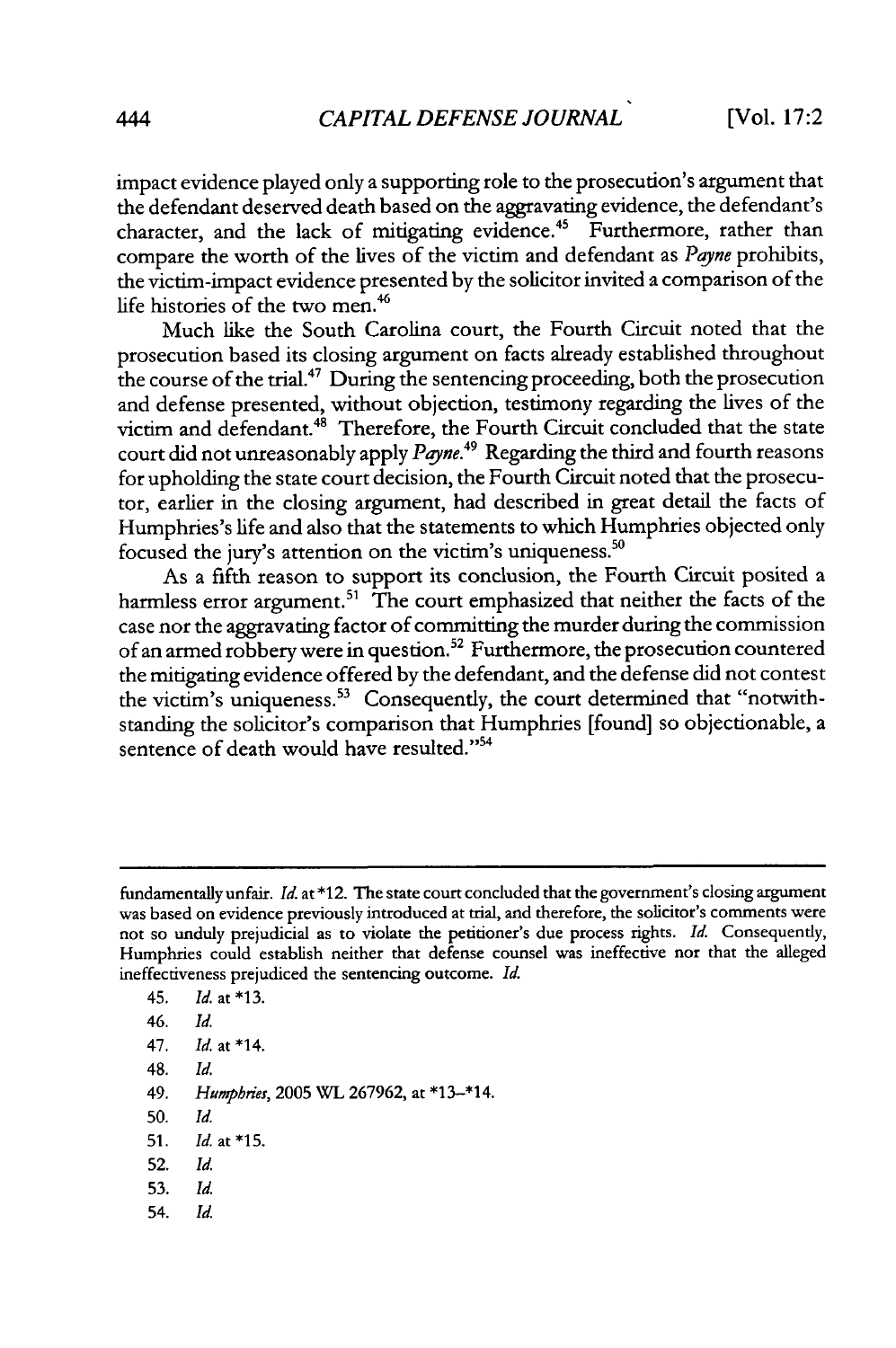Next, the Fourth Circuit highlighted the Supreme Court of South Carolina's decision in *Hall v. Catoe*,<sup>55</sup> another recent state case involving a *Payne* claim.<sup>56</sup> Unlike the facts in *Humpbies,* the solicitor in Hallspecifically compared the worth of the lives of the victim and defendant when asking for the imposition of the death penalty.57 In distinguishing the two cases, the Supreme Court of South Carolina "reasonably concluded one [of the closing arguments made by the solicitors] was constitutionally proper and the other was not."<sup>58</sup>

Finally, the Fourth Circuit examined the Court's language in *Payne.59 Payne* permits the prosecution to "counteract" a defendant's mitigating evidence by introducing victim-impact evidence regarding the victim's uniqueness and harm to the victim's family and community.<sup>60</sup> Viewed in this light, victim-impac evidence itself invites "a *comparison* between the victim-impact evidence and the defendant's mitigating evidence."<sup>61</sup> The Fourth Circuit concluded that the state court reasonably determined that the prosecutor's life-history comparison and the description of the victim's unique character were within the boundaries of *Payne. 62*

#### *C Petitioner's Cim of Lack of Notice*

Humphries further argued that the State's failure to notify him of its intent to use victim-impact evidence during the penalty phase violated his constitutional right to a fair trial.<sup>63</sup> Specifically, Humphries contended that South Carolina Code **§** 16-3-20(B) required the prosecution to notify the defense of the evidence that the Government intended to use at the sentencing proceeding and that the Government's failure to comply with the statute violated his federal constitutional right to due process.<sup>64</sup> In response, the Fourth Circuit proffered multiple

<sup>55. 601</sup> S.E.2d 335 (S.C. 2004).

<sup>56.</sup> *Humpbries,* **2005** WL 267962, at \*15; *see* Hall v. Catoe, **601** S.E.2d 335, 341 (S.C. 2004) (distinguishing *Humpbries* because the solicitor in the instant case explicitly compared the worth of the victim and defendant's lives, rather than comparing life histories of the two).

<sup>57.</sup> *Hall,* 601 S.E.2d at 341.

<sup>58.</sup> Humphries, 2005 WL 267962, at \*16.

<sup>59.</sup> *Id.*

<sup>60.</sup> *Id.* The Supreme Court noted that" 'the State has a legitimate interest in counteracting the mitigating evidence **...** by reminding the sentencer that.., the victim is an individual whose death represents a unique loss to society and in particular to his family.' " *Payne,* 501 U.S. at 825 (quoting *Booth,* 482 U.S. at 517).

<sup>61.</sup> *Humphries*, 2005 WL 267962, at \*16.

<sup>62.</sup> *Id.*

<sup>63.</sup> *Id.* at \*19.

<sup>64.</sup> *Id.; see* S.C. CODE ANN. **§** 16-3-20(B) (Law. Co-op. 2003) (describing the procedures and notification requirements for the sentencing phase of a capital trial).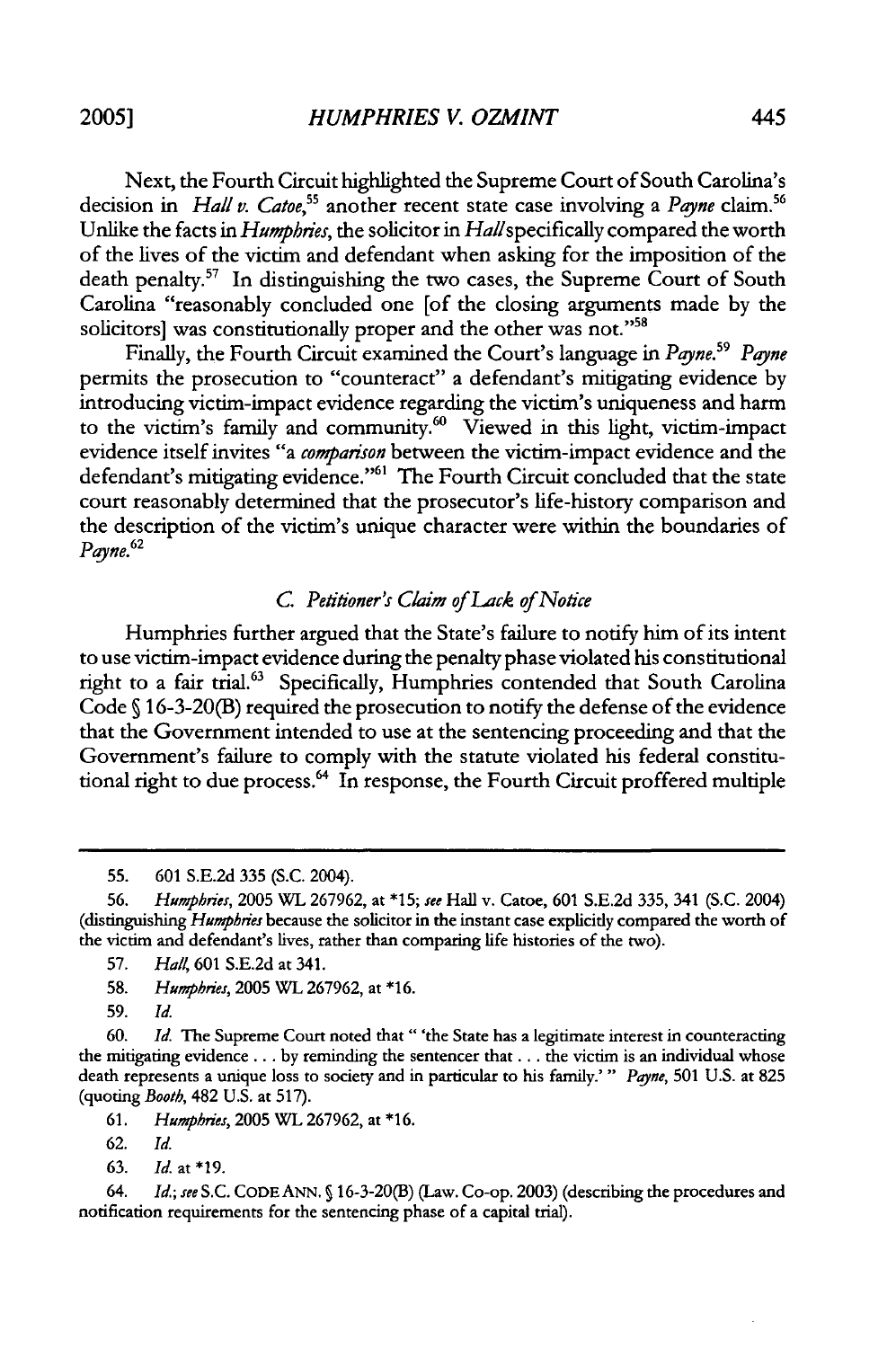reasons for rejecting the defendant's contention.<sup>65</sup> Citing *Lewis v. Jeffers*,<sup>66</sup> the court first noted that issues of state law are "not cognizable on federal habeas review."<sup>67</sup> In the alternative, the court adopted the state court's reasoning that because victim-impact evidence is not among the aggravating factors listed in the statute, no notice was required.<sup>68</sup> Finally, even if the statute required the Government to notify the defense of its intent to use the victim-impact evidence, the State satisfied the pretrial obligation.<sup>69</sup> The prosecution informed Humphries of its intent to use the facts of the crime, named the eventual victim-impact witnesses in its witness lists, and notified the defense that it would present victimimpact evidence during the penalty phase.<sup>70</sup> Although conceding that the prosecution could have been more precise, the court determined that section 16-3-  $20(B)$  did not require such specificity.<sup>71</sup>

Humphries also contended that the lack of sufficient notice of the victimimpact evidence that the prosecution introduced at the sentencing proceeding denied the petitioner the opportunity to adequately prepare a defense.<sup>72</sup> The Fourth Circuit, however, rejected this claim "for the simple reason that Humphries knew or reasonably should have known that victim-impact evidence would be used by the State during the sentencing phase of the trial."73 Without statutory support or precedent that explicitly required timely and express notice of an intent to use victim-impact evidence, Humphries possessed "no relevant federal authority to substantiate his claim."<sup>74</sup> Therefore, the state court reasonably interpreted federal law when it concluded that the admission of the victim-impact evidence did not violate Humphries's Fourteenth Amendment rights.<sup>7</sup>

#### *IV. Application in Vi'ginia*

#### *A. Victim-Impact Etidence in Viginia*

Virginia statutorily permits the introduction of victim-impact evidence in capital trials.76 Upon motion by the Commonwealth, a victim may "testify in the

- 71. *Id.*
- 72. *Id.*
- 73. *Id.*

**<sup>65.</sup>** *Humphries,* 2005 **WL** 267962, at **\*19.**

**<sup>66.</sup>** 497 U.S. 764 (1990).

**<sup>67.</sup>** *Humphnes,* 2005 WL 267962, at **\*19;** *see* Lewis v.Jeffers, 497 U.S. 764,780 (1990) (stating that "federal habeas corpus relief does not lie for errors of state law").

<sup>68.</sup> *Humphfies,* **2005** WL 267962, at **\*19** (citing *Humphries,* 479 S.E.2d at 55).

**<sup>69.</sup>** *Id.*

<sup>70.</sup> *Id.*

<sup>74.</sup> *Humphies,* 2005 **WL** 267962, at **\*19.**

<sup>76.</sup> *See* VA. CODE ANN. § 19.2-264.4(AI) (Michie 2004) (allowing the prosecution in capital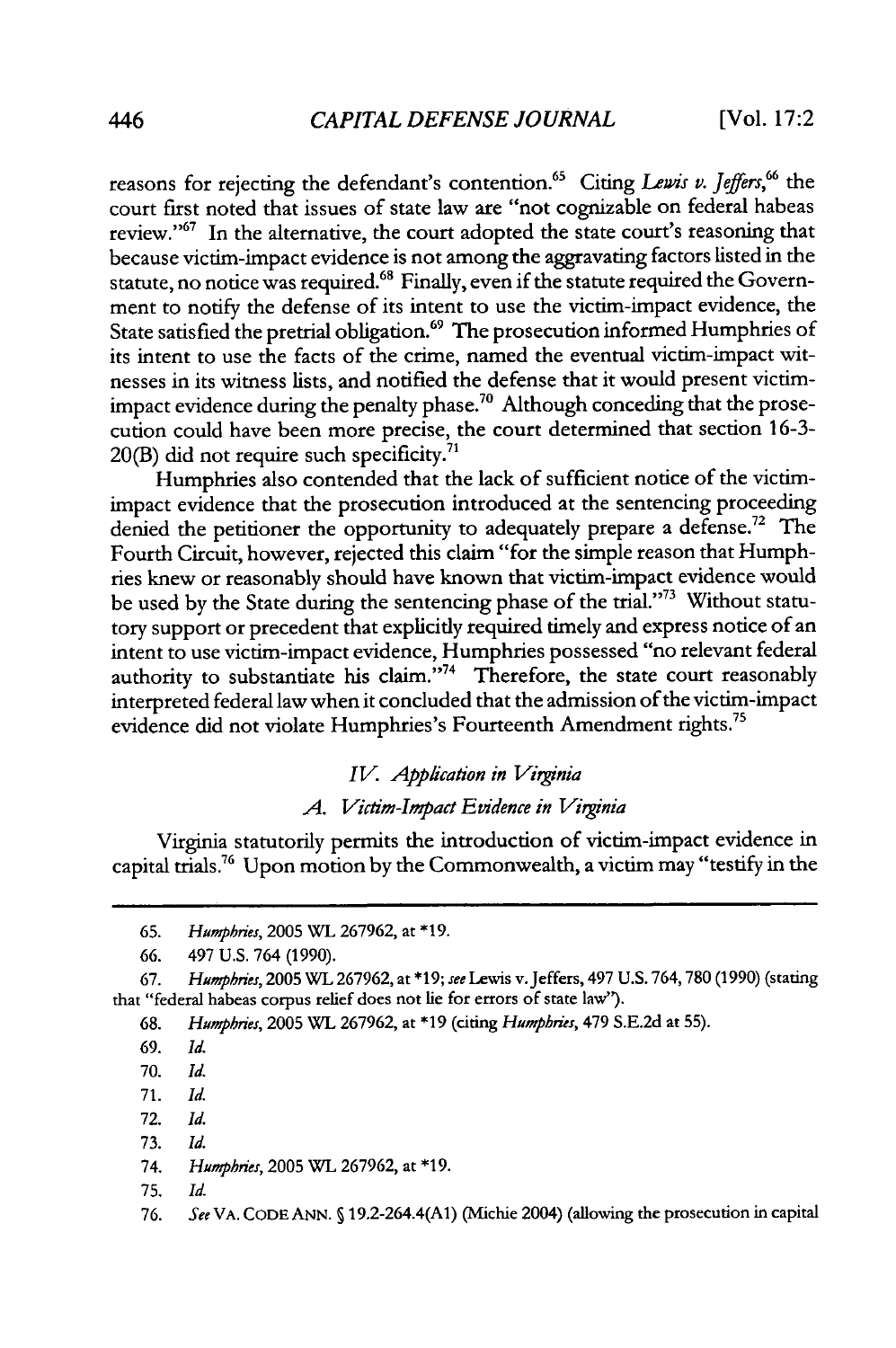presence of the accused regarding the impact of the offense upon the victim," but the victim-impact evidence is limited to the six factors found in Virginia Code section  $19.2$ -299.1.<sup>77</sup> Although these limitations seemingly curtail the breadth of the evidence to which a victim may testify, the final factor permits the introduction of "such other information as the court may require related to the impact of the offense upon the victim."78 This last provision effectively removes the teeth from the statutory limitation and entrusts the entire matter to the court's discretion.79

In *Weeks v. Commonwealth*,<sup>80</sup> the Supreme Court of Virginia interpreted *Payne* to find that victim-impact evidence is relevant during the sentencing phase of a Virginia capital trial.<sup>81</sup> The court concluded that such testimony was "probative ... of the depravity of mind component of the vileness predicate," which serves as one of the two aggravating factors upon which a jury may impose a death sentence.<sup>82</sup> Consequently, the combination of Virginia Code section 19.2-264.4 and *Weeks* leaves little room for effective objection to the introduction of victimimpact evidence.<sup>83</sup>

**77.** VA. CODE ANN. § 19.2-264.4(Al); VA. CODE ANN. *§* 19.2-299.1. The victim may:

(i) identify the victim, (ii) itemize any economic loss suffered **by** the victim as a result of the offense, (iii) identify the nature and extent of any physical or psychological injury suffered by the victim as a result of the offense, (iv) detail any change in **the** victim's personal welfare, lifestyle **or** familial relationships as a result of the offense, (v) identify .<br>any request for psychological or medical services initiated by the victim or the victim's<br>family as a result of the offense, and (vi) provide such other information as the court may require related to the impact of the offense upon the victim.

VA. CODEANN. § 19.2-299.1. *See* VA. CODE ANN. § 19.2-11.01 (B) (Michie 2004) (defining "victim" for purposes of Virginia Code section 19.2-264.4).

**78.** VA. CODE ANN. § 19.2-299.1.

79. See id. (allowing a victim to "provide such other information as the court may require related to the impact of the offense upon the victim").

80. 450 S.E.2d 379 (Va. 1994).

81. *See* Weeks v. Commonwealth, 450 S.E.2d 379, 389 (Va. 1994) (holding that "victim impact testimony is relevant to punishment in a capital murder prosecution in Virginia').

82. *Id.* at 390; see VA. CODE ANN. *§* 19.2-264.2 (Michie 2004) (permitting the imposition of a death sentence upon the finding of future dangerousness or that the commission of the crime was outrageously or wantonly vile).

83. *See* VA. CODE ANN. § 19.2-264.4(A1) (Michie 2004) (allowing the prosecution in capital trials to introduce victim-impact evidence subject to specific limitations); *Wleeks,* 450 S.E.2d at 389 (holding that "victim impact testimony is relevant to punishment in a capital murder prosecution in Virginia'').

trials to introduce victim-impact evidence subject to specific limitations); VA. CODE ANN. **§** 19.2- 299.1 (Michie 2004) (limiting victim impact evidence to six factors).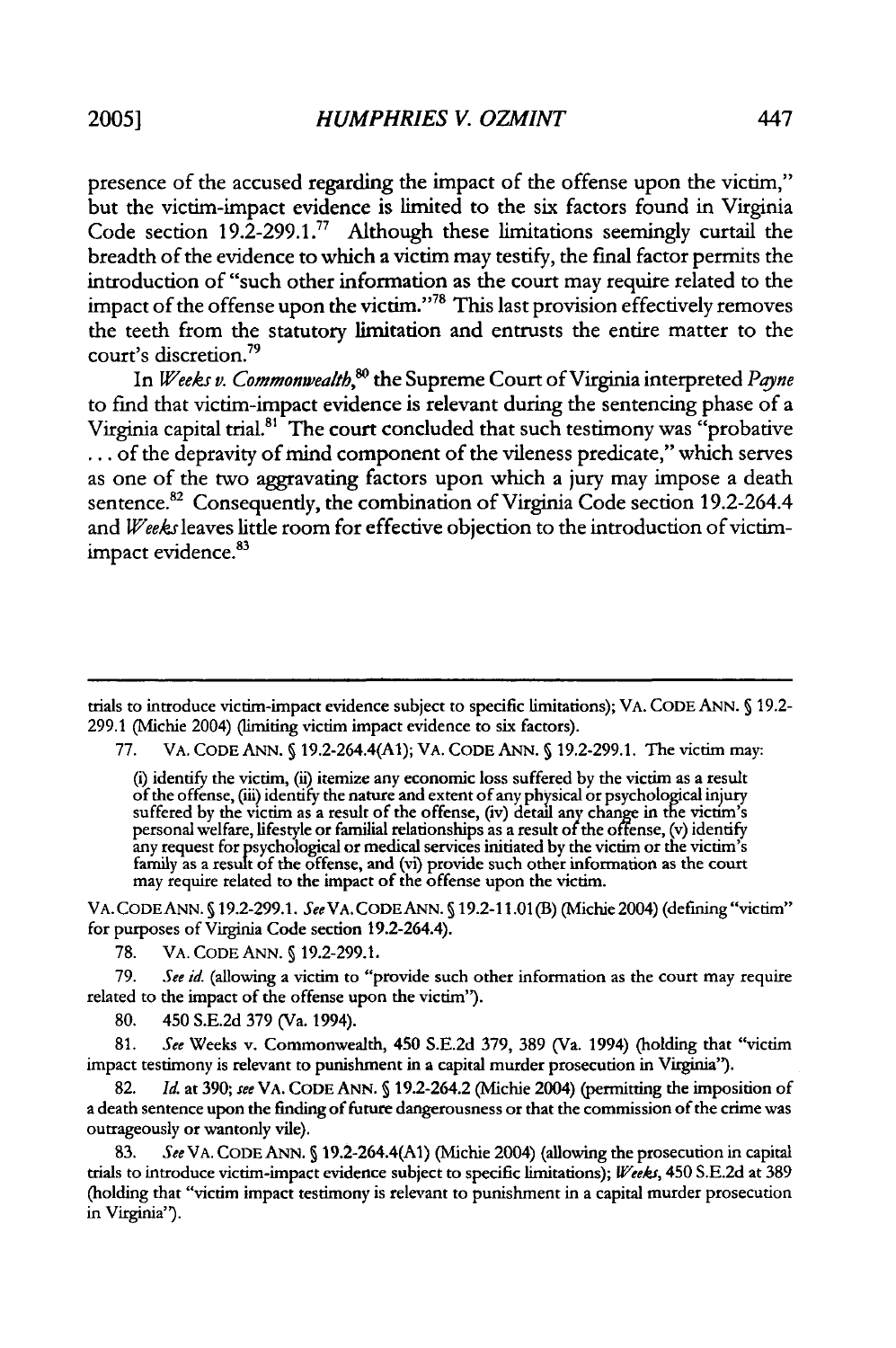#### *B. The Limitations of Victim-Impact Eidence Under* Payne

Although the United States Supreme Court concluded that the use of victim-impact testimony in capital trials does not constitute a per se violation of the Eighth Amendment, the prosecution cannot introduce evidence "that is so unduly prejudicial that it renders the trial fundamentally unfair."<sup>84</sup> The Court, however, provided no guidance as to what evidence would constitute undue prejudice.<sup>85</sup> As a result, the Fourth Circuit in *Humphries* applied the analysis of *DeChristoforo* and "consider[ed] the challenged [victim-impact evidence] in relation to the proceeding as a whole.<sup>5786</sup>

In *Beck v. Commonwealth,s7* the Supreme Court of Virginia concluded that the admissibility of victim-impact evidence in a capital sentencing proceeding is contingent upon its relevance.<sup>88</sup> Relevance, however, does not guarantee admissibility.<sup>89</sup> Specifically, "[r]elevant evidence may be excluded only if the prejudicial effect of the evidence outweighs its probative value."<sup>90</sup> Therefore, the fact that victim-impact evidence may be relevant does not necessarily ensure its admissibility.

To weigh the probative value and prejudicial effect of victim-impact evidence, Virginia defense counsel should request in camera review of the testimony. Following the leads of Oklahoma and Tennessee, such procedures would allow the court to control the proliferation of potentially prejudicial evidence without contaminating the jury.<sup>91</sup> In the alternative, counsel should object to

88. *See* Beck v. Commonwealth, 484 S.E.2d 898,904 (Va. 1997) (holding that "the admissibility of victim impact evidence during the sentencing phase of a capital murder trial is limited only by the relevance of such evidence to show the impact of the defendant's actions").

89. *See* Levine v. City of Lynchburg, 159 S.E. 95,97 (Va. 1931) (stating that "[all facts having rational probative value are admissible unless some specific rule forbids" (citations omitted)).

90. Goins v. Commonwealth, 470 S.E.2d 114,127 (Va. 1996); *seeCoe* v. Commonwealth, 340 S.E.2d 820,823 (Va. 1986) (stating that "when relevant evidence is offered which may be inflammatory and which may have a tendency to prejudice jurors against the defendant, its relevancy must be weighed against the tendency of the offered evidence to produce passion and prejudice out of proportion to its probative value').

**91.** *See* Cargle v. State, **909** P.2d 806, 826-28 (Okla. Crim. App. **1995)** (concluding that trial courts should hold in camera hearings to determine whether the victim-impact evidence should be excluded from capital sentencing proceedings on the ground that the probative value is substantially outweighed by the danger of undue prejudice); *see* also State v. Nesbit, **978** S.W.2d 872, **891** (Tenn. **1998)** (concluding that "[u]pon receiving notification [of the prosecution's intent to introduce victim impact evidence], the trial court must hold a hearing outside the presence of the jury to determine the admissibility of the evidence'). *But see* Welch v. State, **968** P.2d 1231, 1243 (Okla. Crim. App. **1998)** (finding harmless error when the trial court failed to conduct in camera review of victimimpact evidence because defense objections at trial provided sufficient protection).

<sup>84.</sup> *Payne,* **501** U.S. at 825.

<sup>85.</sup> *Humpbres,* **2005** WL 267962, at "10.

<sup>86.</sup> *Id.* at \*11.

<sup>87. 484</sup> S.E.2d 898 (Va. 1997).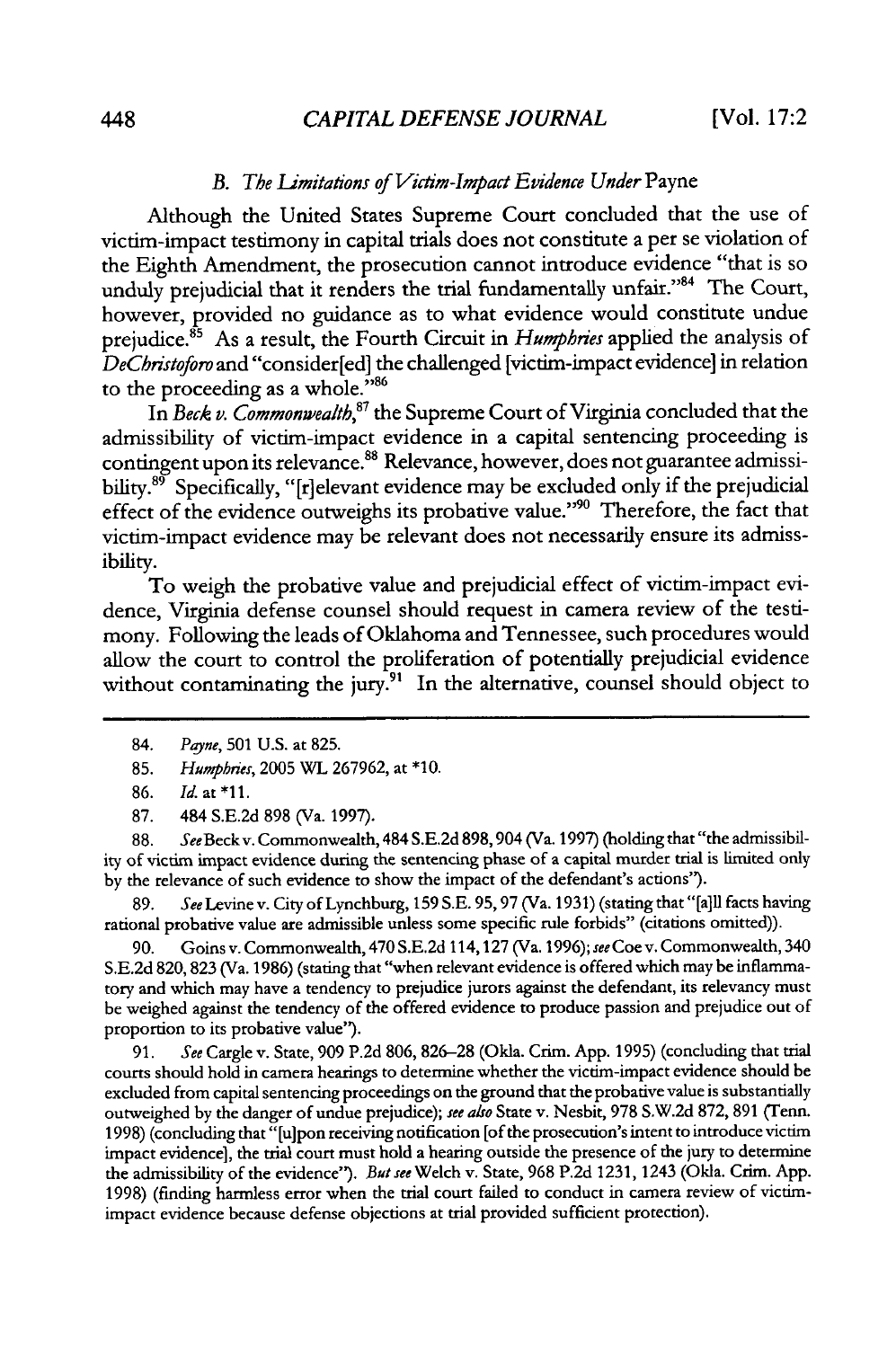victim-impact evidence admitted at the discretion of the court pursuant to Virginia Code section 19.2-299.1 if it threatens a defendant's rights under the Fourteenth Amendment.<sup>92</sup> Such evidence, however, must significantly affect the defendant's due process rights in light of the entire sentencing proceeding.<sup>93</sup> A reviewing court may consider "the nature of the prosecutorial misconduct, the extent of the improper conduct, the issuance of curative instructions from the court, any defense conduct inviting the improper prosecutorial response, and the weight of the evidence."<sup>94</sup> Therefore, attorneys should object on record to each instance of improper prosecutorial conduct and to the inadequacies of judicial remedial measures. Although such actions may have little effect during the sentencing hearing, the objections will preserve a record of the nature and extent of the abuses for appeal.

#### *C. Notice Requirements of Due Process*

Although a due process claim based on the prosecution's alleged failure to comply with state law will never be appropriate for federal habeas review, a jury cannot base the imposition of a death sentence on information that the defense has not had the "opportunity to deny or explain."9" In *Humphries,* the Fourth Circuit noted that the defense "knew or reasonably should have known that victim-impact evidence would be used by the State during the sentencing phase of the trial."96 Specifically, the court found that the prosecution notified Humphries of its intent to introduce evidence concerning the commission of the crime, provided the defense with witness lists containing the names of the victimimpact witnesses, and informed the defendant of its intent to introduce the victim-impact evidence during the penalty phase of the trial."7 Therefore, if the Government fails to provide such minimal notice, *Humphries* suggests that a defendant may have a legitimate due process claim.<sup>98</sup> However, because the court concluded that "no law... clearly requires timely, specific, and express notice of

**<sup>92.</sup>** *See* VA. CODE ANN. **§** 19.2-299.1 (Michie 2004) (permitting the introduction of evidence "as the court may require related to the impact of the offense upon the victim"); *Payne,* 501 U.S. at 825 (noting that "the Due Process Clause of the Fourteenth Amendment provides a mechanism for relief" if the introduction of victim-impact evidence renders a capital defendant's trial fundamentally unfair).

**<sup>93.</sup>** *Hmbhries,* 2005 WL 267962, at \*11.

<sup>94.</sup> *Id.* (citations omitted).

<sup>95.</sup> Gardner v. Florida, 430 U.S. 349, 362 (1977); *see Jeffers,* 497 U.S. at 780 (stating that "federal habeas corpus relief does not lie for errors of state law').

<sup>96.</sup> *Humpries,* 2005 WL 267962, at **\*19.**

<sup>97.</sup> *Id.*